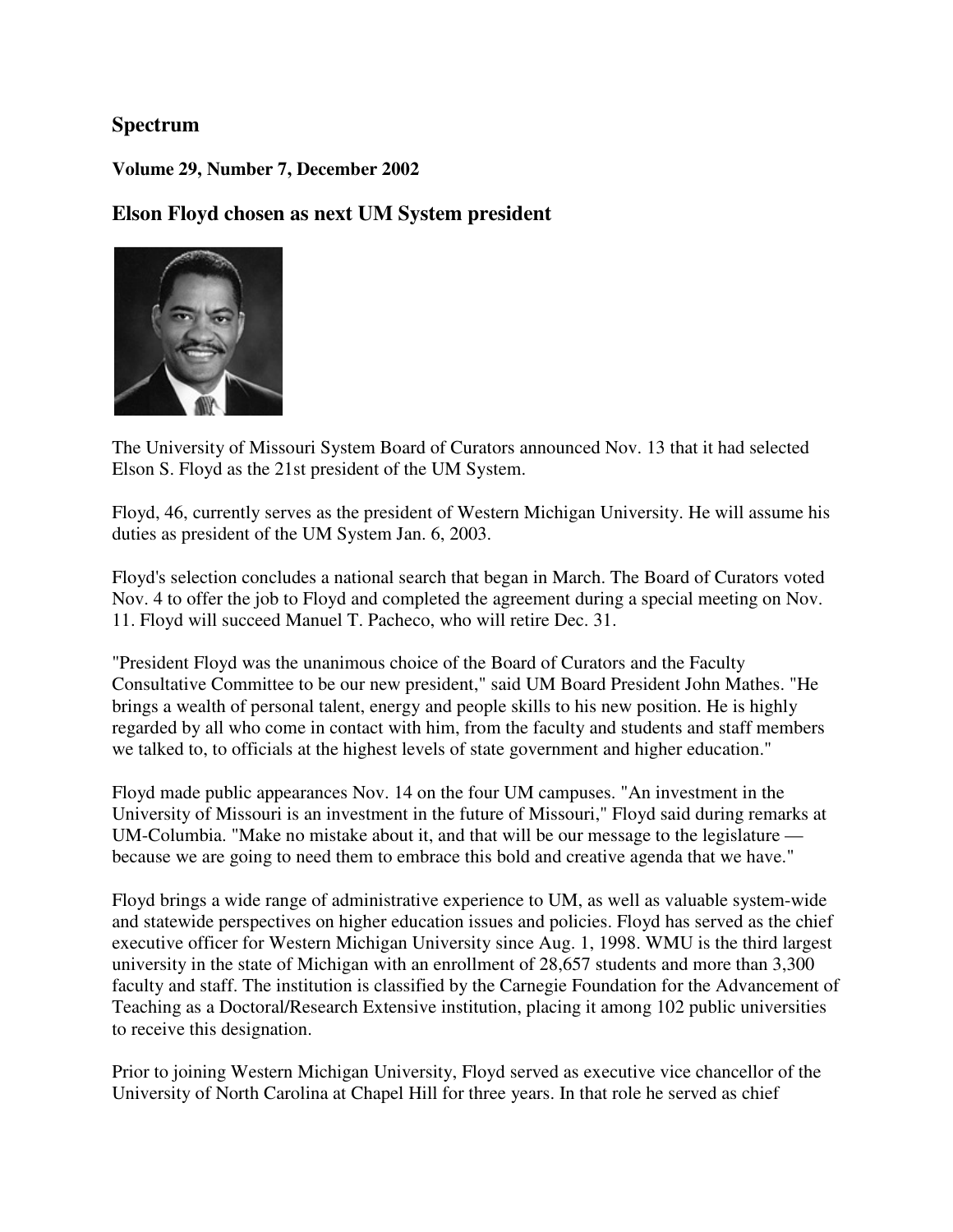administrative and operating officer and the senior official responsible for business and finance, human resources, auxiliary enterprises, student affairs, information technology, university advancement and development, and enrollment management.

Floyd began his career in 1978 at UNC-Chapel Hill, one of the nation's leading research institutions. He subsequently spent a total of 13 years with the university in positions that included dean posts in the Division of Student Affairs, the General College and the College of Arts and Sciences. From 1988 to 1990, he was assistant vice president for student services for the UNC system office, where he helped develop and articulate policy in student affairs and academic affairs for the 16-campus university system.

From 1990 to 1993, he served at Eastern Washington University as vice president for student services, vice president for administration, and later as executive vice president. In the latter capacity, he was the university's chief operating officer.

Before returning to UNC-Chapel Hill in 1995, Dr. Floyd spent two years as executive director of the Washington State Higher Education Coordinating Board. This agency is responsible for statewide coordination, planning, oversight, policy analysis and student financial aid programs for Washington's statewide post-secondary education system.

A native of Henderson, N.C., Dr. Floyd has three degrees from UNC-Chapel Hill — a bachelor of arts degree in political science and speech, a master of education degree in adult education, and a doctor of philosophy degree in higher and adult education.

Floyd's yearly salary will be \$350,000. In addition \$50,000 annually will be placed in a deferred compensation account to be paid upon completion of five years employment. Floyd and his wife, Carmento, have two children — Kenny, 19, and Jessica, 17.

# **Board elects Connie Hager Silverstein, Mary James as 2002 officers**



The University of Missouri System Board of Curators elected Connie Hager Silverstein to serve as board president for 2003. Curator Mary James was elected vice president. The election was held at the conclusion of the Nov. 22 meeting at the University of Missouri-Rolla.

Silverstein, who resides in St. Louis, succeeds John A. Mathes as board president. Silverstein was appointed to the board in 1999 by Gov. Mel Carnahan. During the past year she chaired the Executive Committee and served on the Finance Committee.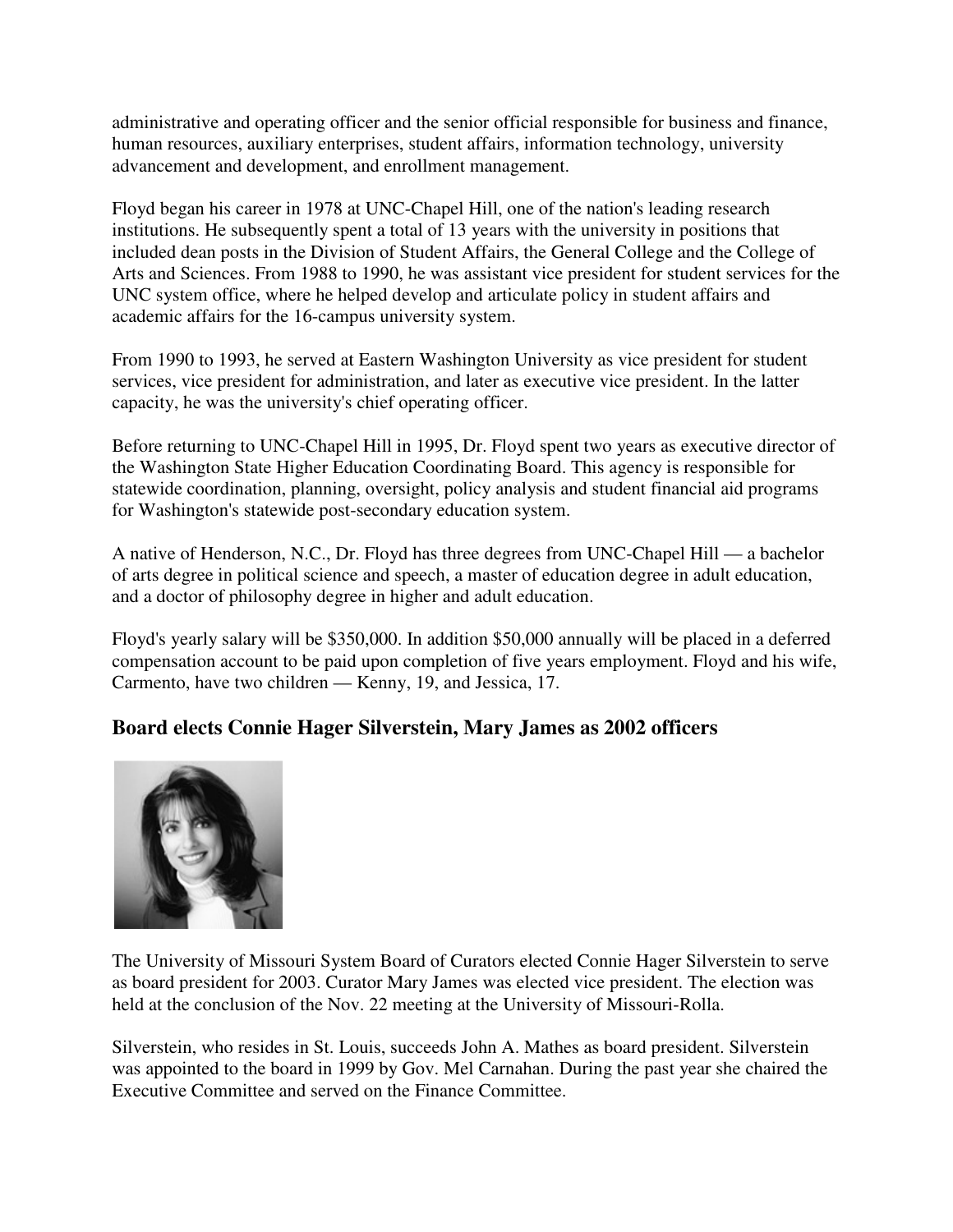Curator Anne Ream nominated Silverstein, praising her as a tenacious board member who strongly believes in higher education. Ream also noted that Silverstein's financial expertise will be an asset to the University during these fiscally challenging times. Silverstein has been employed by Edward Jones brokerage and financial services since 1983. She is principal of the firm's banking services division, which she created, and a member of the firm's management committee.

Prior to joining Edward Jones, Silverstein was an attorney for Fru-Con Corp. and for Team Four, Inc. She was a member of the St. Luke's Medical Center's Women's Resource Advisory Board from 1992 to 1993.

Silverstein received a bachelor's degree in political science from the University of Missouri-St. Louis in 1976 and a Juris Doctor degree from Washington University in 1979. She was a member of the adjunct faculty at Maryville University from 1984 to 1985.

Referring to the state's continuing fiscal woes and the threat of additional withholdings from state appropriations for public higher education, Silverstein acknowledged that the upcoming year would be challenging. She also thanked UM System President Manuel Pacheco and UM-St. Louis Chancellor Blanche Touhill for their distinguished service to the University. Pacheco and Touhill are retiring at the end of the year.



Mary James, of Harrisonville, also was appointed to the board in 1999 by Gov. Mel Carnahan. During the past year she chaired the Physical Facilities Committee and served on the Executive Committee and the Academic Affairs Committee. James received a bachelor's degree in education from the University of Missouri-Columbia in 1971.

James was a school teacher in San Antonio, Texas, and Harrisonville. She served as executive director of the Cass Medical Center Foundation for two years. She was co-owner of the Cass County Publishing Co. for 26 years and manager of the company's human resources office.

James is treasurer of the Cass Medical Center Auxiliary and vice president of the Congressional Award Council of Missouri.

Curator Tom Atkins, Columbia, nominated James. "She has shown herself to be a bright, vivacious and sincere member of the board," he said. "Mary is a congenial, intelligent and loyal individual whom I feel will be an asset to the University" as the board's vice president.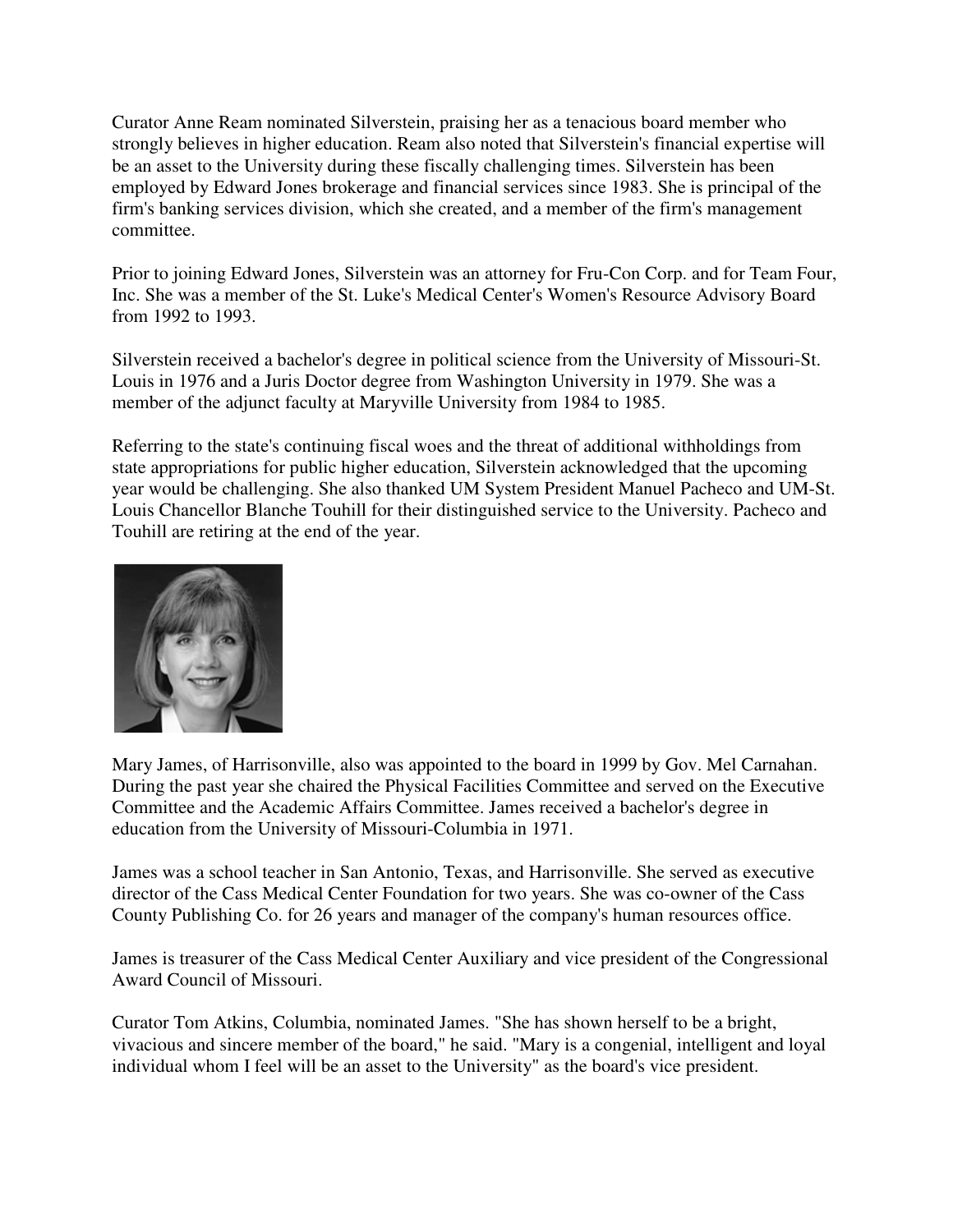### **President Pacheco delivers final report to board**

UM System President Manuel Pacheco delivered his last report to the Board of Curators Nov. 22 in Rolla.

"While I look forward to the welcome break from official duties that retirement will afford, I must tell you that Karen and I are reluctant to leave behind so many wonderful friends and professional acquaintances," Pacheco said.

Pacheco's warmest comments were reserved for what he called the University's "greatest investment and its most valued asset, its people."

"We have a superb cadre of faculty, staff and administrators who are totally dedicated to serving students," Pacheco said. "They continue to do the business of the University under the most stressful and difficult circumstances, and I am most appreciative of their loyalty and dedication to this institution."

He urged the Board to do everything possible to retain University employees by offering them reasonable compensation and competitive health benefits.

"If we fail to keep pace with the competition, many of our best people will leave and the quality of our educational programs will suffer," Pacheco said. He told the curators that University administrators will continue efforts to configure a budget for fiscal year 2004 that provides for a 4 percent increase to the salary pool.

Pacheco pointed to the progress the University has made during the past five years. Total fall enrollment exceeded 60,000 for the first time in the University's history. Last year University expenditures of federal funds for research exceeded \$128 million, which is a 111 percent increase in just five years, reflecting increased faculty productivity and early payoffs from the endowed chairs and professorships program.

Construction continues on the life sciences building at the University of Missouri-Columbia and a new performing arts center at the University of Missouri-St. Louis. Plans are being drawn for the new pharmacy-nursing building at the University of Missouri-Kansas City, and construction will begin soon on a new student center at the University of Missouri-Rolla.

Pacheco said the University has forged partnerships with government agencies and the private sector that have great potential to benefit the state's economy. As examples, he cited the University's involvement in developing a life sciences corridor along Interstate 70 between St. Louis and Kansas City, its participation in the St. Louis Airport Redevelopment Project, and highly successful research and technology parks being developed in St. Charles and on Fort Leonard Wood.

Pacheco sounded a note of caution, however, noting that the state's continuing budget problems threaten the progress that has been made during the past five years. He said that data collected by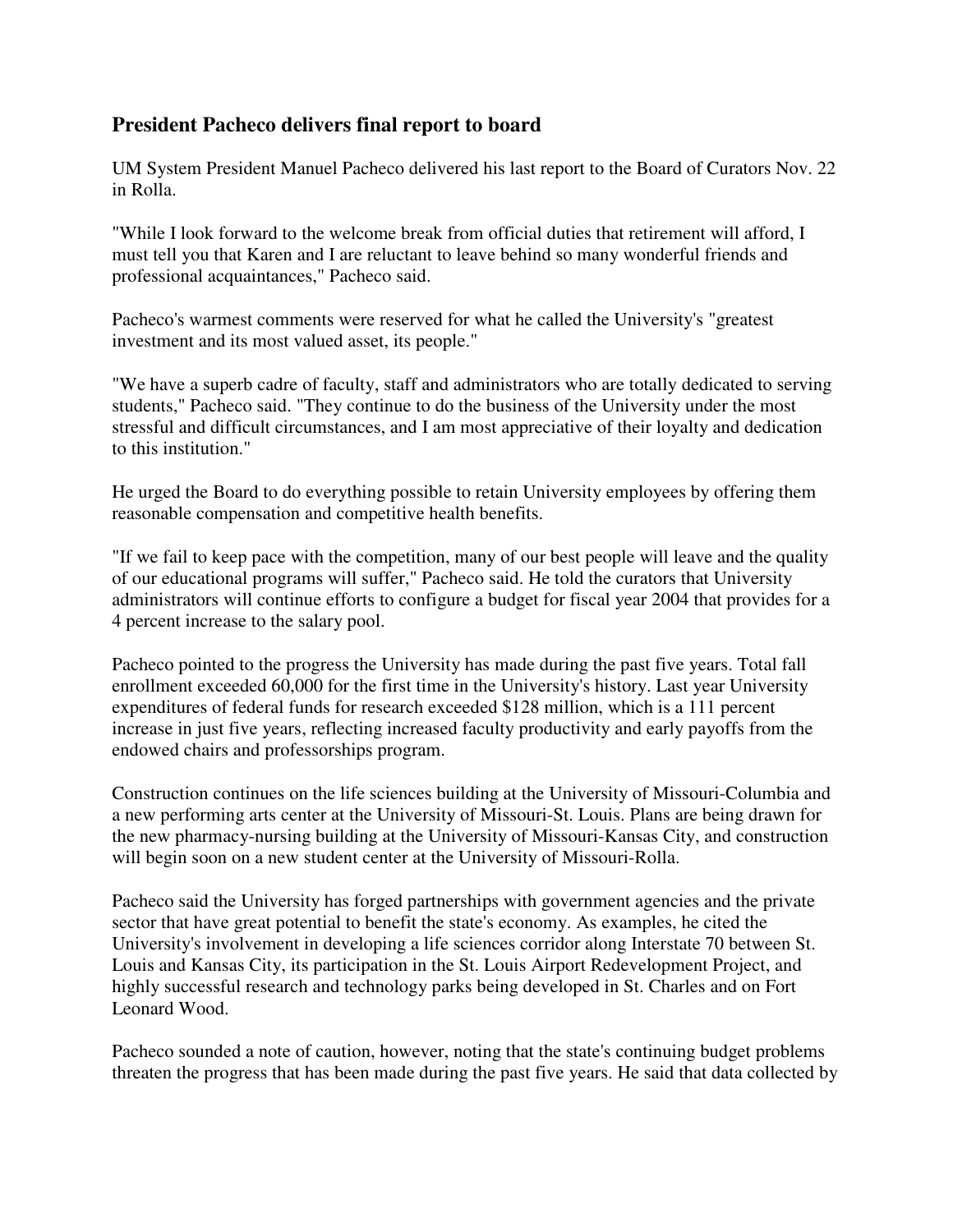the University showed that Missouri ranked first in the nation among its peers in the severity of cuts made to public higher education during the last fiscal year.

He said the University had been forced to suspend hiring actions to fill critical research and teaching positions, raise student fees, and cut faculty and staff positions at the very time that enrollments were achieving record levels.

"The University of Missouri will survive (reduced state support)," Pacheco said. "The question is what kind of University it will be when the current fiscal crisis has run its course." He said he had tried to lay down a foundation that would eventually enable the University to regain the momentum that it had lost due to state withholdings and budget cuts.

Pacheco said that if Missourians fail to maintain adequate funding for their colleges and universities, the state will not be able to keep pace with other states in the quest for economic prosperity. He encouraged the board and the University's general officers to continue working with state policy makers to find solutions to the state's budgetary problems.

## **Krawitz reports additional cuts to University would be devastating**

Additional cuts to the University's state appropriation would have devastating consequences for the current and next fiscal years, UM System Vice President for Finance and Administration Nikki Krawitz said at the Nov. 22 Board of Curators meeting in Rolla.

In dealing with any further budget cuts, Krawitz said, the University will have to consider how much educational fees can be increased while maintaining student access, and how long faculty and staff can continue sharing the burden of state budget cuts without adequate compensation increases.

To meet a 10 percent cut to the University's core budget for the current year, the University has already eliminated its fourth year of state mission enhancement (\$14.5 million); reduced maintenance and repair from 1.5 percent to 1.25 percent (\$4.7 million); deferred the faculty shares program (\$1 million); reduced research board funding (\$1 million); eliminated a 4 percent salary pool increase (\$20.9 million); reduced non-personnel related expenditures (\$4.7 million); reduced faculty and staff positions (\$9.7 million); and increased student fees with a \$9 percredit-hour surcharge (\$11.1 million).

Other measures include reducing administrative costs by consolidating procurement and information technology. The University is looking for additional opportunities to reduce administrative expenditures.

With state officials signaling further cuts this year are imminent, University administrators have planned contingencies for an additional 5 percent reduction (\$20.6 million).

Unscheduled cuts last fiscal year forced the University to spend down reserves with the plan to pay them back this year through increased student fees and elimination of positions. Thus, Krawitz said, strategies to handle further cuts this year are limited. Working with the campuses,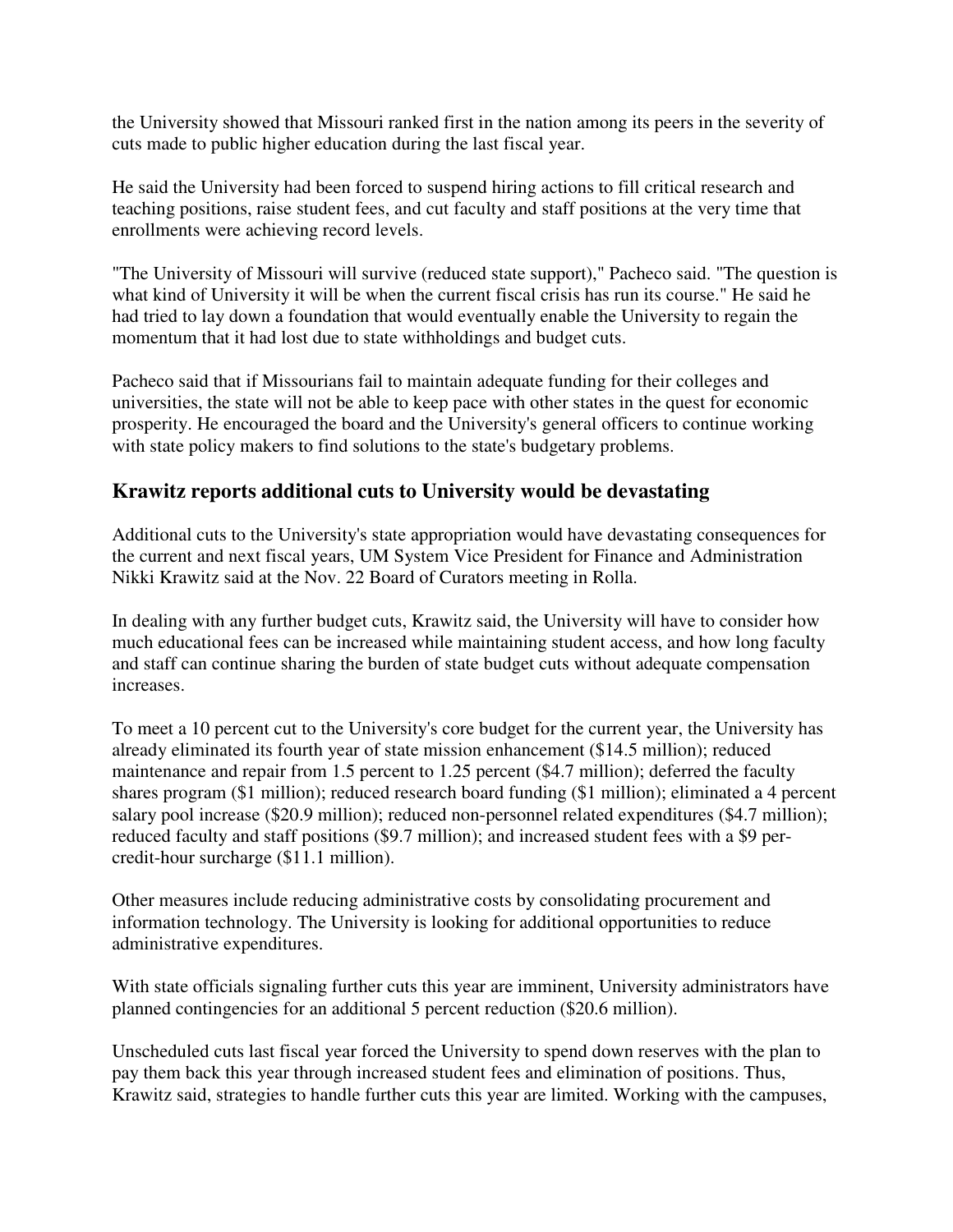administrators have identified \$7.5 million in revenue strategies, including student fee revenue and transfers from auxiliaries, and \$6.4 million in expenditure strategies, including cuts from administrative units and salary savings. The remaining \$6.7 million would come from reductions in existing reserves or planned increases of reserves.

Krawitz said administrators have been working to identify how the University might address even deeper cuts. "Since people are such a large part of our budget, the campuses are looking at further reductions in personnel," she said. "It is important to understand that these reductions in funding would be happening during a time when the University of Missouri has record student enrollments."

For fiscal year 2004, the Coordinating Board for Higher Education has recommended to the governor a flat budget relative to this year. Assuming an additional 5 percent core reduction, Krawitz predicted a net budget shortfall of \$59.6 million. The shortfall takes into account increased benefit costs, a 4 percent increase to the University salary pool, a 3.2 percent increase in student fees, a 3 percent increase in expense and equipment costs and an increase in nonstudent fee revenues.

Even with projected savings from the early retirement plan offered to employees this year and additional revenue from a continued increase in student fees, the remaining shortfall to the University would be \$29.5 million.

Noting that the two most important sources of University funding are state appropriations and student fees, Krawitz said it is most likely that student fees will have to be raised beyond the rate of inflation — for the second year in a row — to make up for state budget cuts. Krawitz said an increase in educational fees up to 10 percent, or making a \$9 per-credit-hour surcharge (put in place last year as a temporary measure) permanent, would only raise an additional \$1114 million.

The other alternative, Krawitz said, is to reduce expenses to make up the difference. She said further reductions in faculty and staff in areas of the University's core mission would require larger classes and changes in the depth and breadth of the University's academic program offerings.

The University is in the process of looking at how to reduce the numbers of faculty and staff and increase productivity. However, she said, even if administrators decrease the number of FTE employees, the University is still faced with growing salary and benefit costs in order to provide fair compensation and to stay competitive with other institutions.

The University has already reduced spending on physical plant maintenance and repair in order to meet budget cuts. Any further reductions would create an unmanageable backlog of deferred maintenance, Krawitz said.

UM System President Manuel Pacheco noted that state officials said recently that further cuts this year above 5 percent are probable. Calling such a move an unfair "tax" on people seeking higher education either for themselves or their children, Pacheco said the state should not automatically turn to higher education to make up for shortfalls.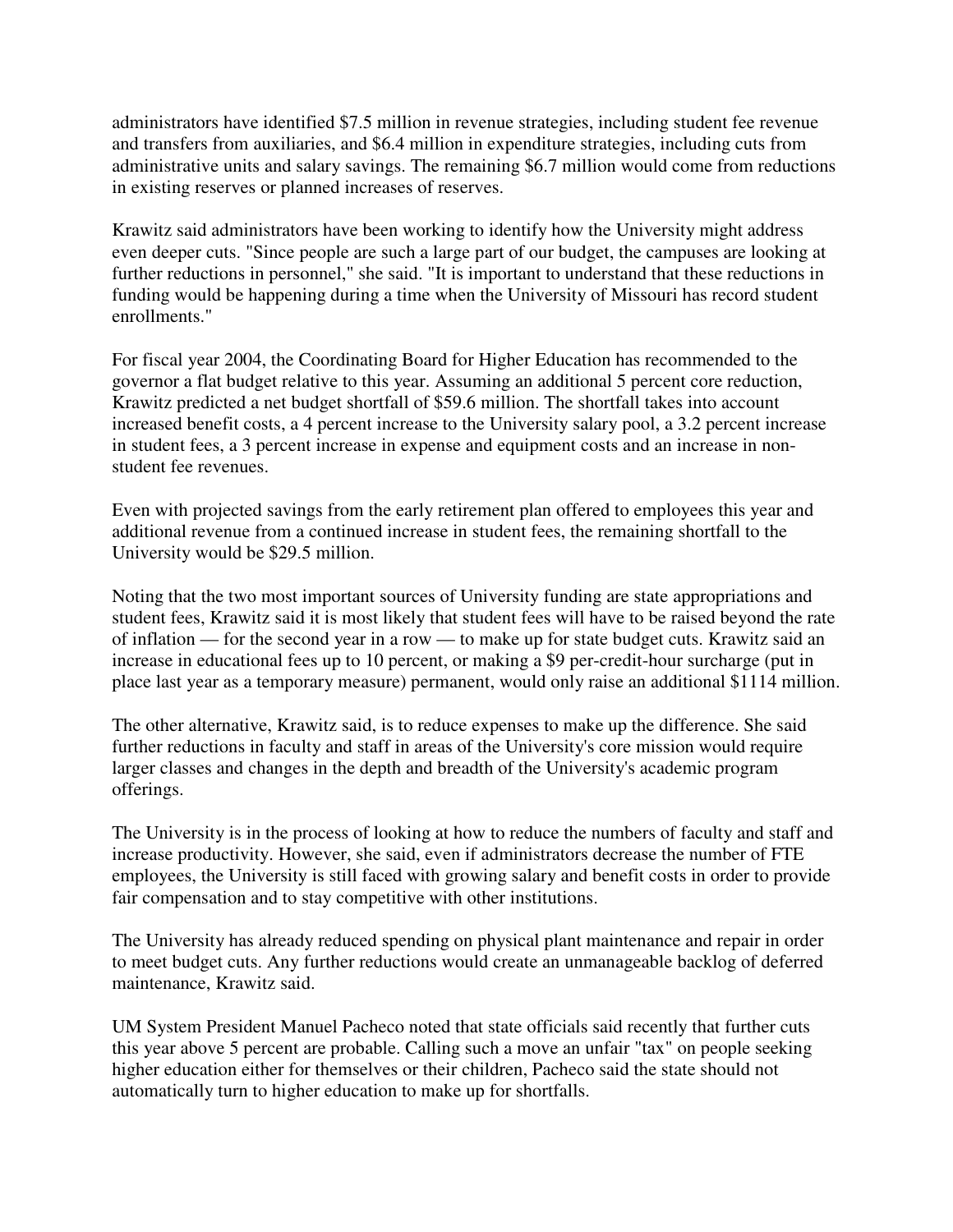He noted that the cuts are particularly difficult at a time when UM enrollment is at a record level and faculty positions are already being eliminated to help address budget problems.

Pacheco said he was astounded to hear on a local radio show that some people believe the University is not suffering badly from budget cuts. "Those comments were based on ignorance of the situation we face," he said.

#### **Task force recommends graduate and professional fee changes**

How should the University of Missouri price graduate and professional programs? Should different prices be charged for similar programs at the different UM campuses? How do UM fees stack up relative to comparator groups?

These are just a few of the issues the UM System Graduate and Professional Fee Task Force considered earlier this year. UM Vice President for Finance and Administration Nikki Krawitz presented the task force report to the Board of Curators at the Nov. 22 meeting in Rolla. The board approved the recommendations, which will become effective for the 2003 summer session.

The task force was appointed in January 2002. UM System President Manuel Pacheco directed the task force to study graduate and professional fees and to make recommendations on the process and criteria for setting those fees in the future. The task force divided its final recommendations into two categories: graduate school programs and professional programs.

The graduate school subcommittee concluded that graduate student fees should continue to be set at the System level and that the fee increase percentages should remain the same as those of undergraduate educational fees. The subcommittee also proposes gradually reducing the current 3:1 non-resident/resident student fee differential to 2:1.

Differences across programs and campuses in the cost of delivery should also be addressed through a supplemental fee structure, the task force suggested. Courses requiring additional fees should be grouped at each campus into several System-wide clusters, with each cluster having the same supplemental fee.

The subcommittee also recommended further study of a graduate program metropolitan fee, similar to the one currently in place at the undergraduate level, and added that the fee structure for the unconventional delivery and distance education should be driven by market demand and affordability.

The professional program subcommittee recommended establishing a range for fee increases, determined by the UM vice president for finance and administration. The annual process for setting fee increases should then be initiated at the respective campuses rather than at the System level.

In addition to cost issues, the subcommittee suggested that professional programs use critical success factors identified in the UM Strategic Plan to determine fee increases. Other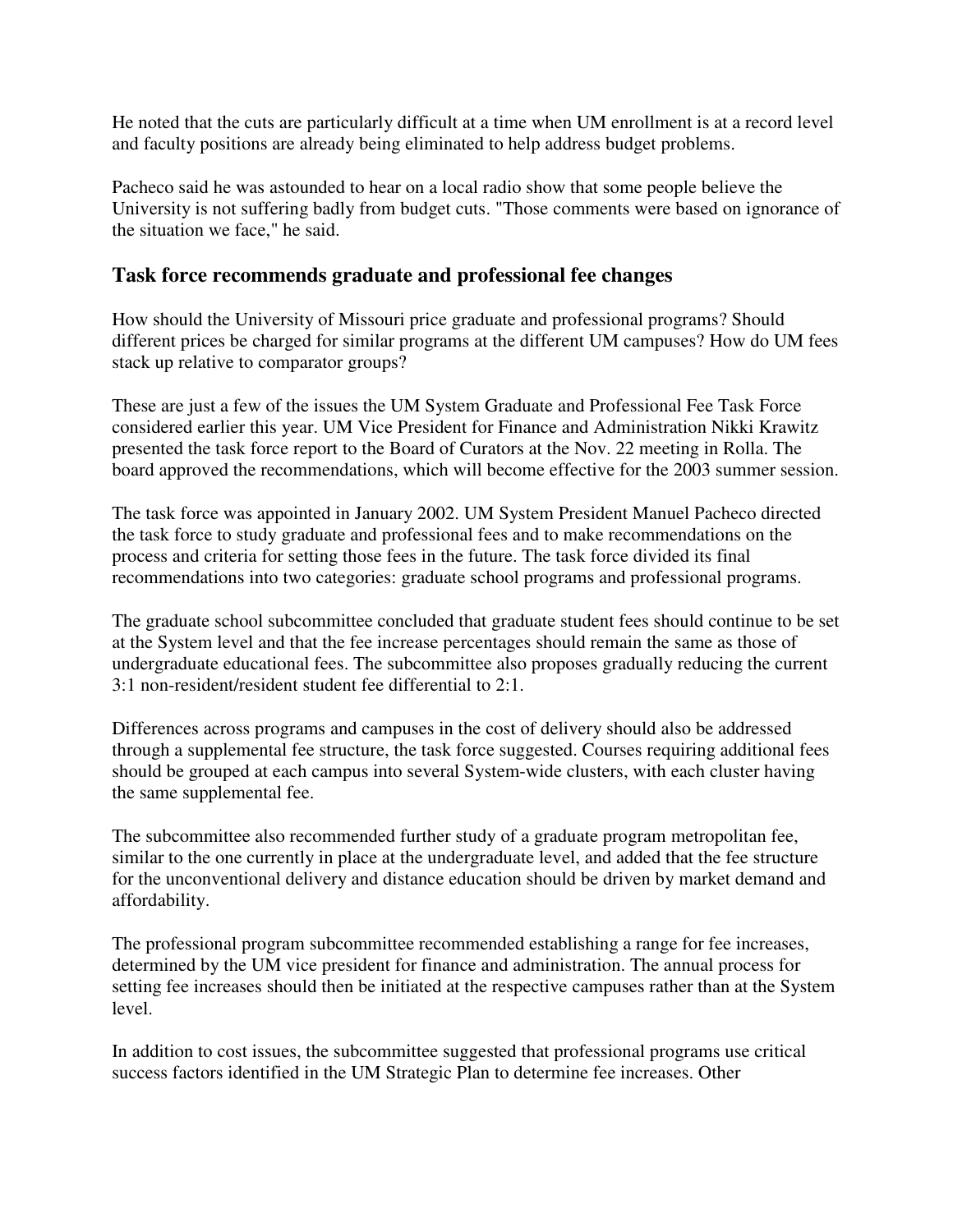recommendations include setting a timeline to determine the fee increase range and using professional school comparator groups to set fees.

The graduate school subcommittee was comprised of task force chair Nikki Krawitz, UM System; graduate school chair Y.T. Shah, UM-Rolla; Jerry Durham, UM-St. Louis; Larry Gates, UM-Kansas City; Steve Lehmkuhle, UM System; Lora Lacey-Haun, UM-Kansas City; Steve Malott, UM-Rolla; Bob Mitchell, UM-Rolla; Pat Morton, UM-Columbia; Suzanne Ortega, UM-Columbia; and Larry Westermeyer, UM-St. Louis. The professional programs subcommittee was comprised of chair Larry Davis, UM-St. Louis; Brady Deaton, UM-Columbia; Nilufer Joseph-Tipton, UM System; John Killip, UM-Kansas City; and Joe Kornegay, UM-Columbia.

### **Pacheco, Touhill honored with emeritus titles**



University of Missouri System President Manuel T. Pacheco and University of Missouri-St. Louis Chancellor Blanche Touhill were both granted emeritus status in unanimous votes of the UM Board of Curators at the Nov. 22 meeting in Rolla. Both will retire at the end of the year.

Pacheco, who became president in August 1997, was named President Emeritus and Touhill, who served UM-St. Louis for 37 years, the last 11 of those as chancellor, was named Chancellor Emeritus.

Board of Curators President John A. Mathes praised Pacheco, saying, "His relationship with the Board has been absolutely beyond reproach. Indeed, that would be an excellent way to characterize his entire tenure — and the essence of the man himself — beyond reproach. He has been our trusted advisor, visionary leader and friend. He leaves a legacy that will serve the University well for many years to come."

Mathes cited successful efforts to attract significantly more federal research funding, establishment of the President's Academic Leadership Institute to train a new generation of academic leaders, and, encouraging Missouri's four-and two-year public colleges and universities to speak with one voice about the benefits of higher education, as key aspects of Pacheco's legacy.

Referring to the state's ongoing financial crisis, Mathes also praised the president's advocacy of comprehensive strategic planning efforts. "Dr. Pacheco's insistence that the plan be responsive to changing circumstances seems particularly farsighted. The University's situation could have been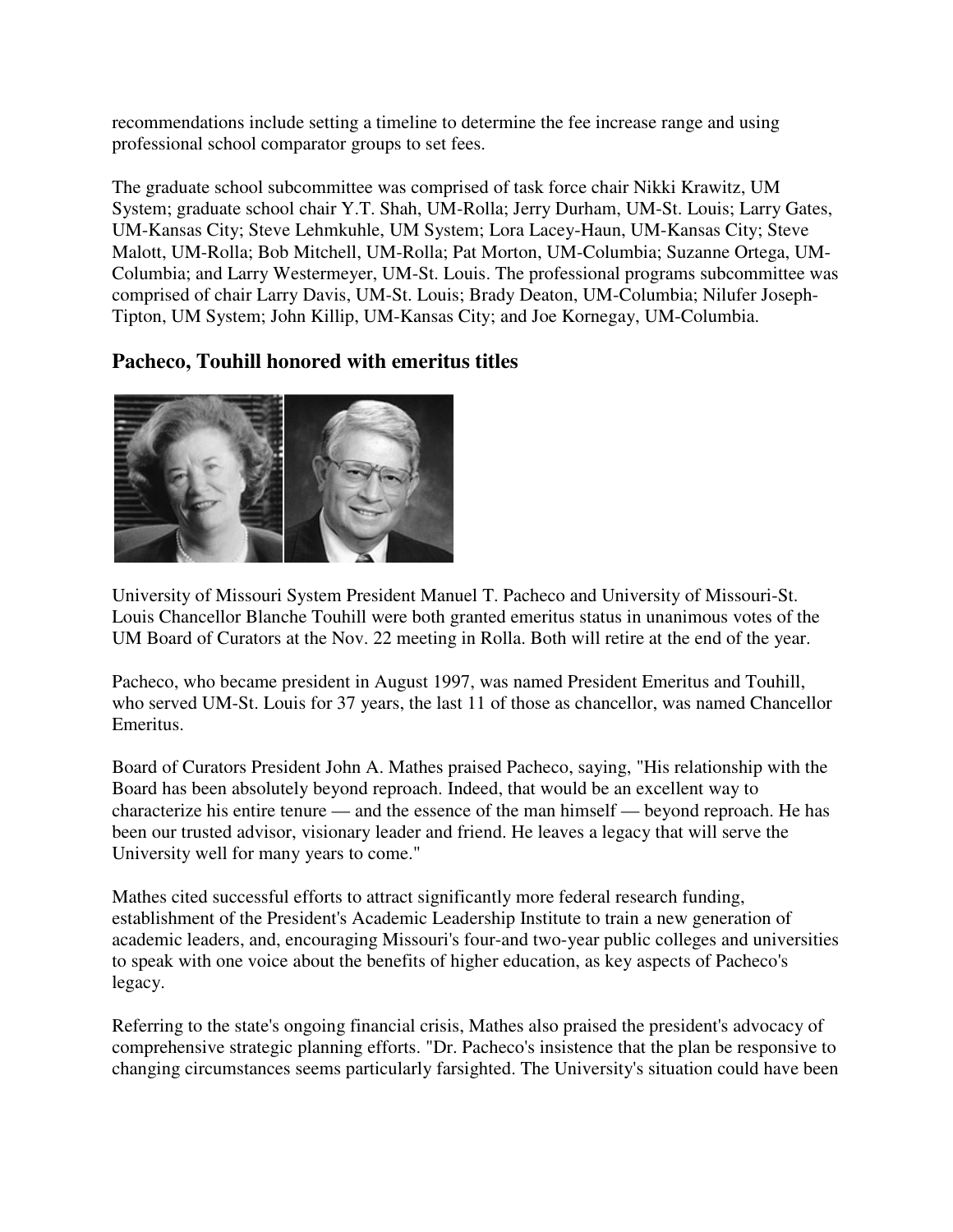much worse had we not had the benefit of his leadership and experience to guide us through some extraordinarily difficult times," Mathes said.

President Pacheco, commenting on Chancellor Touhill's career, noted, "When Blanche Touhill joined the History faculty in 1965, there were only a few buildings on the University of Missouri-St. Louis campus — and those had been designed for golfers, not students. But the air was charged with the promise of great things to come.

"Today that promise stands fulfilled. A golf course has been transformed into a vital, bustling campus with some 15,000 students, nearly 100 degree programs and several new buildings. Much of this progress bears Blanche Touhill's indelible stamp."

Pacheco also praised the links that Touhill created among the campus, the community and the region, including partnerships with world-class organizations such as the Missouri Botanical Garden and the Danforth Plant Science Center.

"Blanche Touhill has formed vital alliances with private enterprise and public governmental entities that will redound to the benefit of the University, the St. Louis metropolitan area, and the State of Missouri for years to come," Pacheco said.

### **Mathes delivers final report to board**

Curator John Mathes predicted last November in his first address as board president that the University was in for a difficult year. As he gave his final report as board president on Nov. 22 in Rolla, he ruefully acknowledged that this had certainly been the case.

The University of Missouri took roughly \$66 million in unscheduled state budget cuts last fiscal year, followed by a 10 percent (\$44 million) cut to its core budget this fiscal year. State officials have signaled that further cuts this year are probable.

Mathes cited work done by administrators to find cost-cutting measures to deal with budget cuts so far. "I know all of us on the board are in accord that the leadership team has done a magnificent job," Mathes said. "Thanks to their good work, I believe this institution will emerge from the current fiscal doldrums stronger than ever, and poised to resume its drive to achieve national prominence as a learner-center research university."

In January, Mathes had urged the board to focus on three areas of governance: leadership development, strategic planning and entrepreneurial opportunities.

"With the hiring of Western Michigan University President Elson S. Floyd last week, I believe the board has found the right person to take up the fight when Manuel Pacheco retires at the end of the year. I am confident that Dr. Floyd will continue Dr. Pacheco's efforts to renew relationships with leaders in government, business and higher education in order to find longterm solutions to the state's budget problems."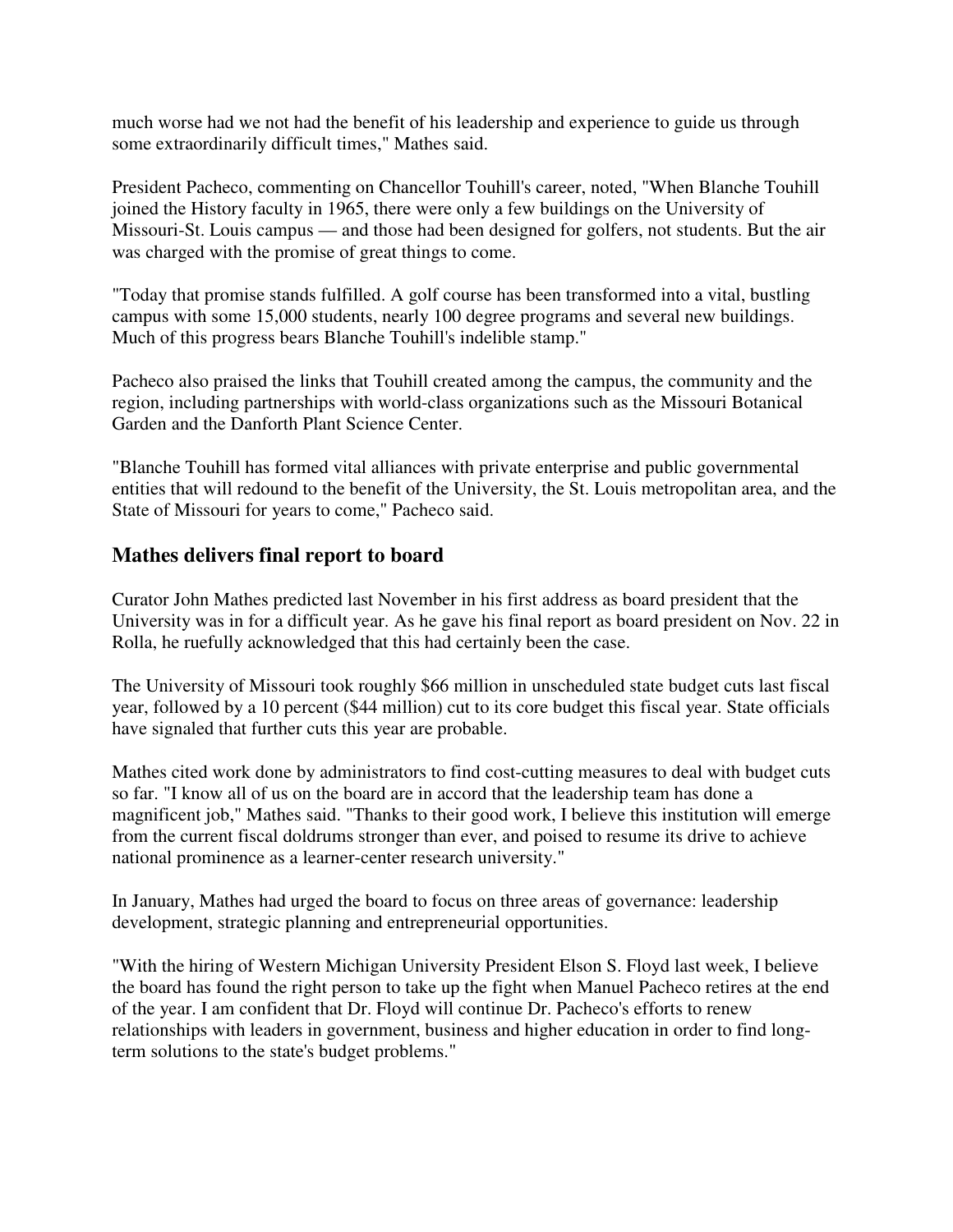Mathes also encouraged the board to continue its support of the strategic planning process begun by President Pacheco. "In my opinion, strategic planning can represent the difference between rational decision making and chaos, particularly in financially austere times," he said.

Mathes said the University is well positioned to build its research infrastructure to capitalize on opportunities in such emerging fields as genomics, nanotechnology, biotechnology and information technology.

Equally important, Mathes said, the University must create and encourage a process that supports the migration of discoveries to the marketplace. "I am pleased to note that the number of applications for patents on University discoveries has increased significantly during the last couple of years and that income from licenses has more than doubled," he said.

He said he has been dismayed over the last year to see that not everyone feels as strongly about higher education as he does.

Calling recent budget cuts to the University "atrocious public policy," he encouraged everyone to caution elected officials against short-sighted actions that force educational fees higher, close programs due to lack of funds, and place education further from the reach of all Missourians.

"To reverse the trend of declining public support for higher education, we are going to have to encourage our supporters to be more vocal and active in carrying the message," he said. "Even though I will no longer serve on the board after January, I pledge that I will continue to work hard to convert all who doubt the value of a top-notch public research university to the future of our state."

### **Departing curators leave behind accomplishments, service**

At the beginning of next year the University of Missouri System Board of Curators will have a new look. Gov. Bob Holden will appoint three new curators to succeed those whose terms expire Jan. 1, 2003. Malaika B. Horne, Ph.D., of St. Louis, was appointed to the board in 1994 by Gov. Mel Carnahan. John A. Mathes, of Sunset Hills, and Paul W. Steele, of Chillicothe, were both appointed to the board in 1997, also by Gov. Mel Carnahan.

As Horne, Mathes and Steele approach the end of their terms as curators, they reflected on the roles they have played as public figures, volunteers, policymakers and advocates for the University of Missouri.

"The University is one of the most dynamic institutions I have encountered," Curator Malaika Horne said. "As I said when I first joined the board: 'I have never encountered so many brilliant people.'"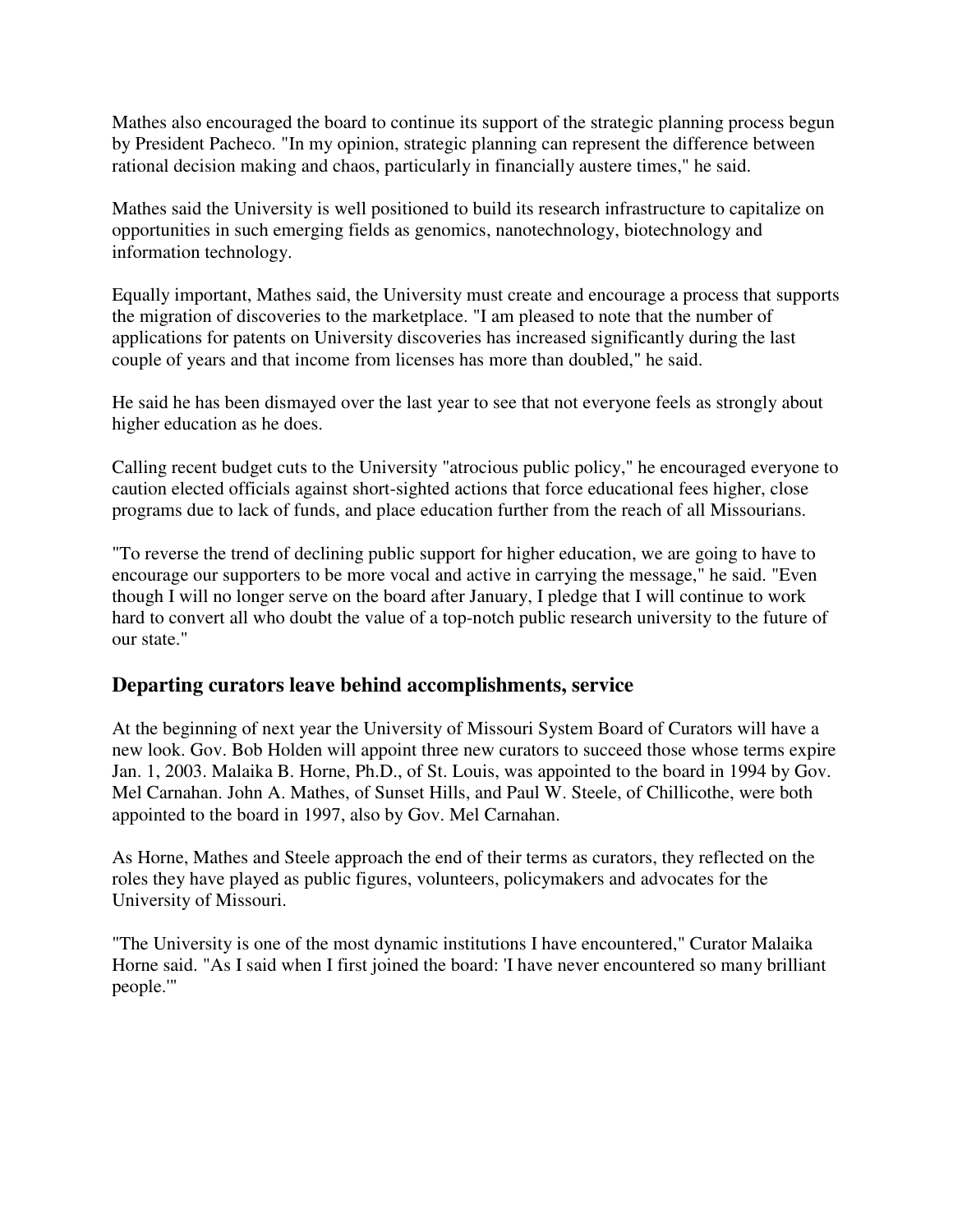

Horne served as president of the board in 1997 and also served as a member of the Resources and Planning Committee and the Information and Technology Committee. She listed many accomplishments during her term, including work on the Performing Arts Center at UM-St. Louis; the approval and naming of the Lloyd L. Gaines-Marian O'Fallon Oldham Black Culture Center at UM-Columbia; the development of a master's of social work degree at UM-St. Louis; the policy proposals generated from the K16 Task Force, of which she was a member; and the appointment of Dr. Manuel Pacheco in 1997 to be UM System President.

Among the challenges Horne sees for the University is the diversification of leadership to "recruit and attract the best minds and the strongest leadership," noting that "the University needs to look more outward, examining trends, exploring opportunities, and striving to make this more of the world-class institution that it can and should be." In view of the state's fiscal crisis, and reductions in support to higher education, Horne said "there needs to be more public conversation about the value and benefits of the University and how it fits into the social, economic and political fabric of the state."

Horne, currently a professor at Webster University, plans to continue in higher education after her term on the board expires. "Before I was appointed I had no inclinations toward being a higher education professional," she said. "Through serendipity I have found another passion, higher education. My mother would be proud of me, as she was a fanatic about education."

Curator John Mathes said, "We must cause a majority of the citizens of our state to recognize that public higher education is a major key to the future strength of our economy and our quality of life. Public higher education must have their support in order for Missouri to reach its full potential."



Mathes, who served as board president during the past year, stressed the importance of maintaining high quality, affordable and accessible programs. He also cited the need to increase private support for public higher education from alumni, friends and private industry.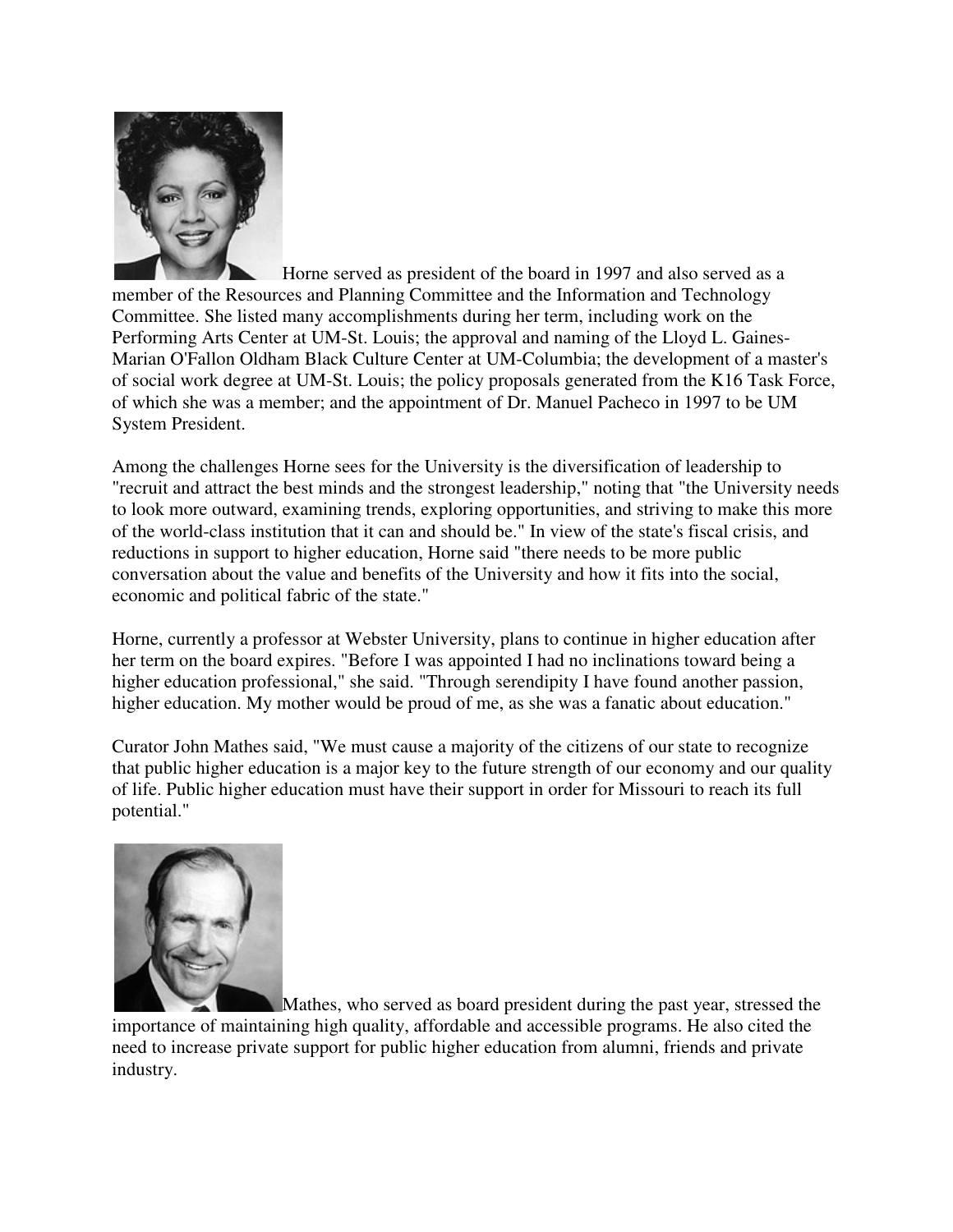Mathes is particularly proud of the board's leadership role in the fight to maintain adequate state support for higher education. Their efforts culminated in a historic trustee forum, held in Jefferson City in September, which attracted more than 200 delegates of Missouri public higher education. The governing boards have agreed to meet again Dec. 4 to continue the dialogue over state policies affecting public higher education.

In addition to the trustee forum, Mathes cited three significant accomplishments during the past year, including the appointment of the next UM president, Elson S. Floyd. "I believe Dr. Floyd will do a magnificent job in promoting higher education and the University of Missouri System to the governor, the General Assembly and the people of Missouri," he said.

The board also dedicated the UM Technology Park at Fort Leonard Wood — the first tech park to be built on an active army post in the U.S. — and initiated a board development program to better prepare curators to "make wise choices for our institution."

A retired engineer, Mathes looks forward to spending more time with his wife, Susan, after his term ends. "Very few people have any idea how much time being a curator takes," he said. "I started a time log at the beginning of this year. Through Nov. 20, I've spent an average of 20 hours per week on University business."

His role with the University, however, won't end when his term does. He has been an active alumnus at UM-Rolla and continues to serve on the campus' Board of Trustees. "I promised Dr. Floyd that I wouldn't just disappear," he said, "and that I would be available whenever he needs me."

"Being a curator was the highlight of my volunteer work. It was an exciting time in my life," Curator Paul Steele said. Steele served as board president during 2001 and also served as a member of the Resources and Planning Committee and the Information and Technology Committee.



Steele received a bachelor's degree in business and public administration from UM-Columbia in 1962. He appreciated giving back to "a System that provided a quality education for me so that I could excel in my career, and not only changed my life, but also the life of my family, children and future generations because of my association with the University."

Steele believes one of the policies developed during his tenure that will have a lasting impact is the Strategic Plan. He also served on the board during two presidential searches, including when the University hired Pacheco, whom Steele said will "leave a positive impact on this University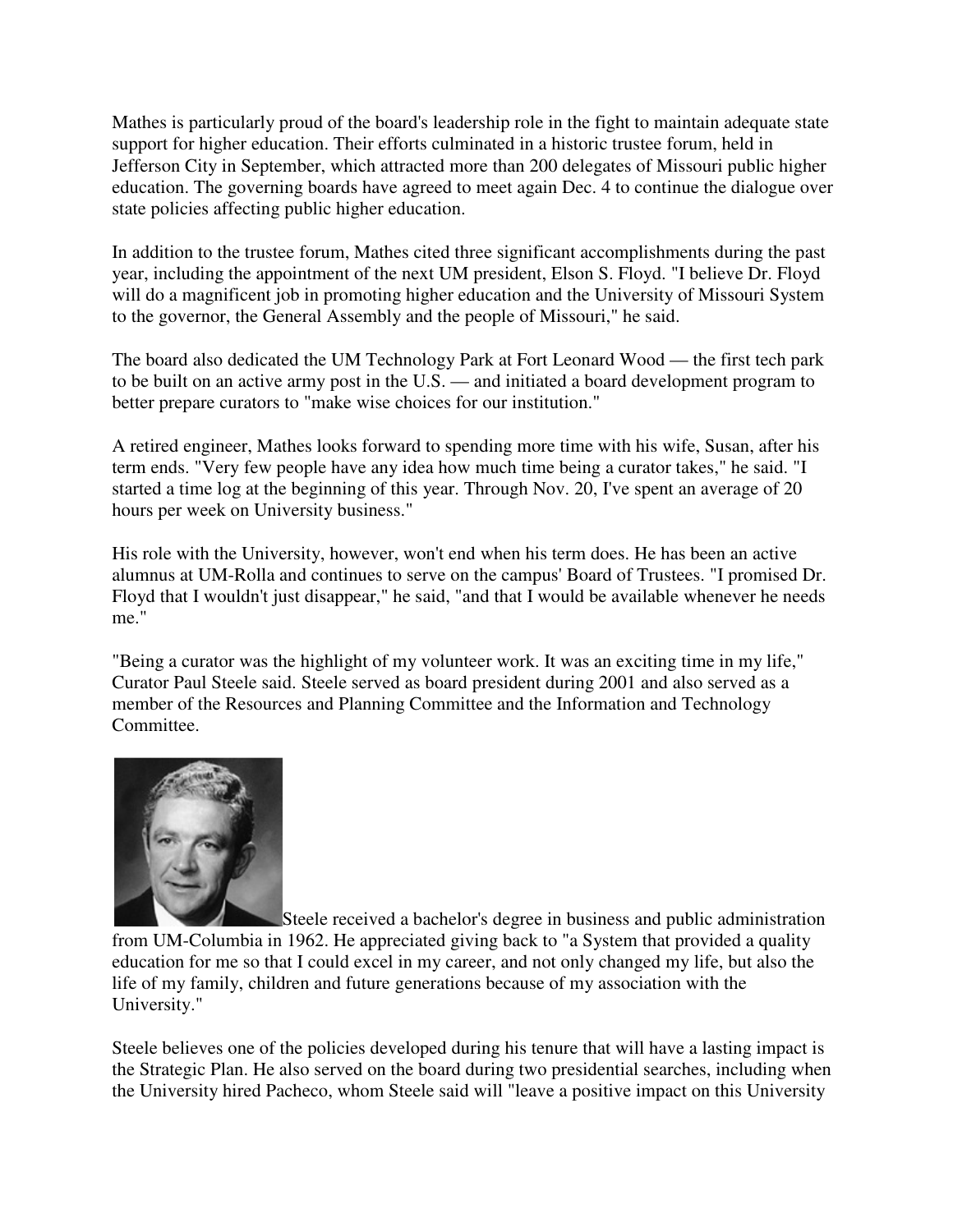that will last long beyond his tenure here." He also chaired the presidential succession committee's work that led to the appointment of Floyd, whom Steele said will "bring new spirit, vigor and energy level to the System."

With reductions in state support to higher education, Steele said an important issue is "maintaining high morale among the staff and faculty and all those associated with the University. It's difficult to keep spirits high under those conditions." He noted that the University must position itself to take advantage of opportunities when financial conditions turn around.

Steele has operated a grain and livestock farm since 1965 and is a co-owner of T&R Soil Service. When his term expires, he plans on stepping away from the public eye to rejuvenate. "I'm going to miss working with the other curators," he said, noting the enormous amount of time they spent together — learning not only about business, but also about family. "It's an emotional time when you leave that bond of the other curators."

## **University of Missouri System briefs**

#### **Hunter Group reports to board**

The Board of Curators heard a report from The Hunter Group on the status of University of Missouri Health Care.

David Coats, Executive Vice President of The Hunter Group and current director of Clinical Affairs and Chief Operating Officer of MU Health Care, said he will provide a draft report to the board by January 2003 with recommendations regarding the long-term future of MU Health Care.

He noted that several positive steps have been taken since the Hunter Group assumed responsibility for management of the medical center.

Since September, administrators have developed and submitted a grant request for physician recruiting; developed weekly quality "dashboard" reports; implemented a business plan approach to program analysis and an enterprise-wide strategic coordinating group. Coats and his staff are developing a prioritized, consolidated physician recruitment program and implementing a detailed review of all departmental income and expense accounts. They have formed an ADA committee to meet federal guidelines, developed and disseminated payroll overtime and department financial reports, and implemented a process to provide patients with advance beneficiary notices in accordance with federal guidelines.

Other examples of work in progress include: Implementation of systems to track and resolve billing claim denials; working with IT services, medical records and management to resolve coding issues; revising numerous manual and automated systems to eliminate one code hold category with more than \$1 million in "hold bills;" and revising systems to reduce true "late charges" for the purpose of reducing the closeout billing hold period from seven days after discharge to the industry standard of three to four days.